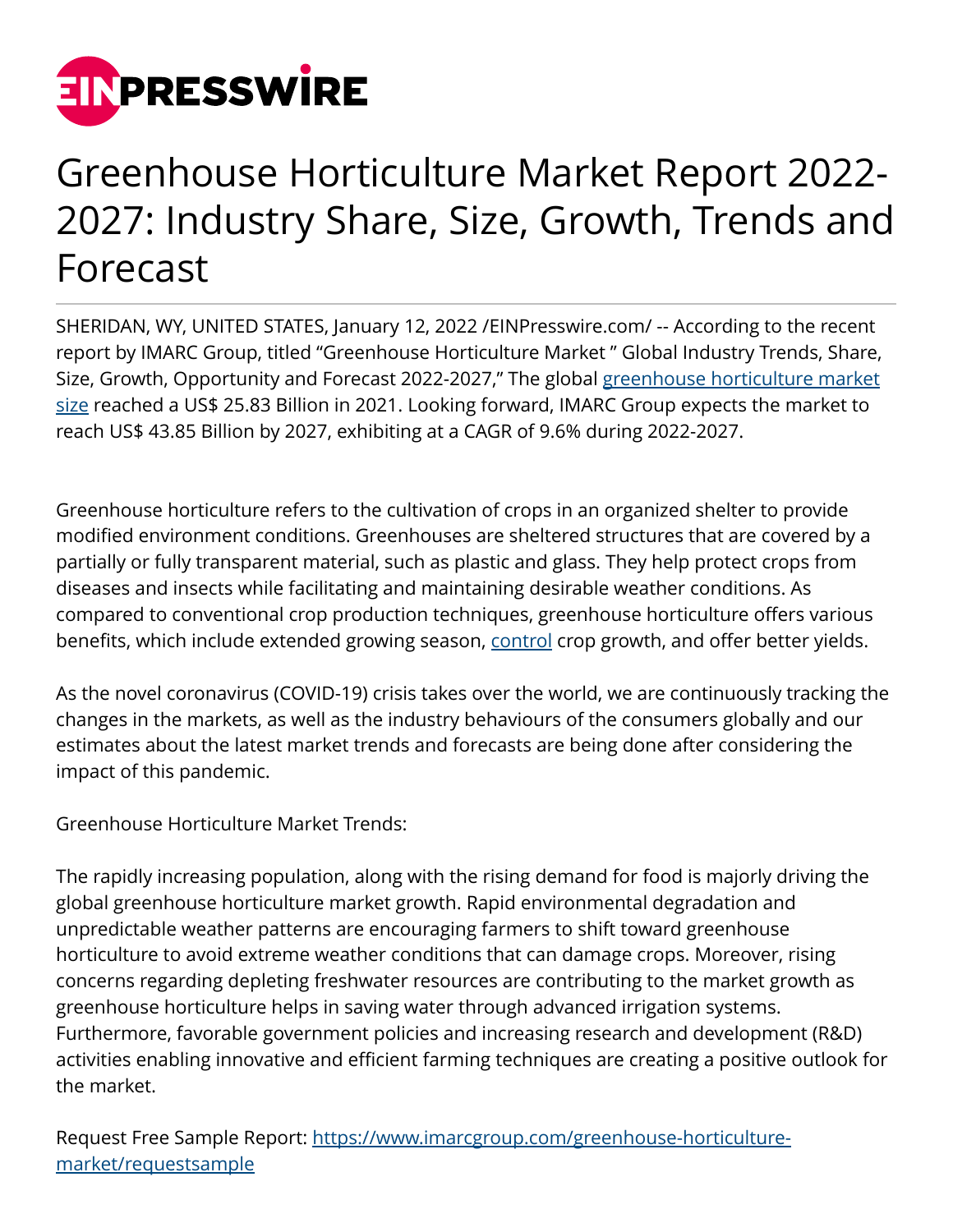Global Greenhouse Horticulture Market 2022-2027 Analysis and Segmentation:

Competitive Landscape:

The competitive landscape of the market has been studied in the report with the detailed profiles of the key players operating in the market.

Agra Tech Inc., Argus Control System Ltd., Certhon, Dalsem, Industries Harnois Inc., Heliospectra AB, Hort Americas, Keder Greenhouse, Logiqs BV, Lumigrow, Netafim Ltd. (Orbia), Priva Holding BV, Richel Group, Ridder Holding Harderwijk BV, Rough Brothers Inc., Top Greenhouses Ltd. and Van der Hoeven Horticultural Projects BV.

The report has segmented the market on the basis on based on region, material type, crop type and technology.

Breakup by Material Type:

Glass Plastic

Breakup by Crop Type:

[Fruits](https://bit.ly/3rdRIXS) and Vegetables Flowers and Ornamentals Nursery Crops Others

Breakup by Technology:

Heating System Cooling System **Others** 

Breakup by Region:

North America: (United States, Canada) Asia Pacific: (China, Japan,India, South Korea, Australia, Indonesia, Others) Europe: (Germany, France,United Kingdom, Italy, Spain, Russia, Others) Latin America: (Brazil, Mexico, Others) Middle East and Africa

Ask Analyst for Customization and Explore Full Report with TOC & List of Figure: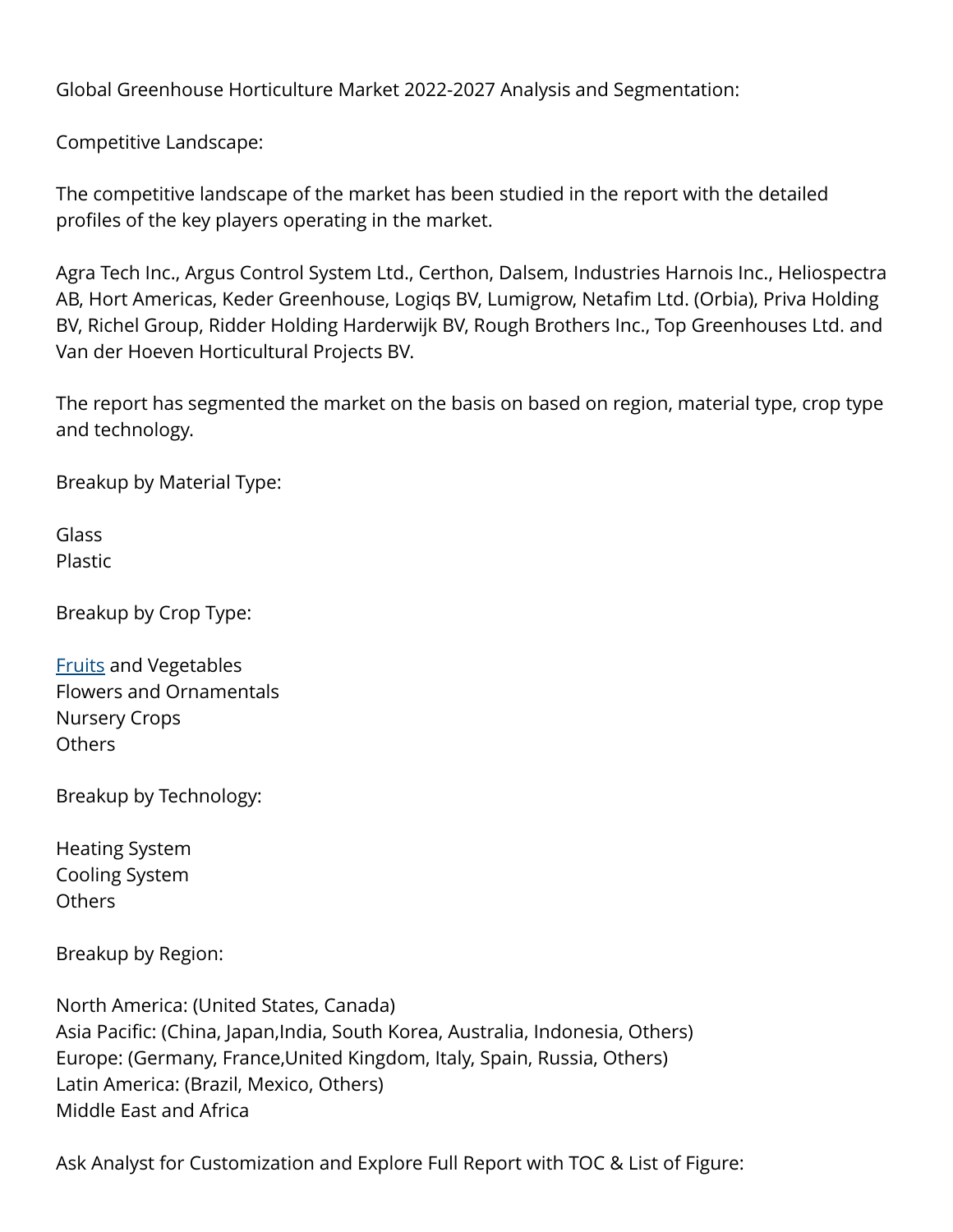## <https://bit.ly/3K3FCcn>

If you want latest primary and secondary data (2022-2027) with Cost Module, Business Strategy, Distribution Channel, etc. Click request free sample report, published report will be delivered to you in PDF format via email within 24 to 48 hours of receiving full payment.

Key highlights of the report:

Market Performance (2015-2020) Market Outlook (2021- 2026) Porter's Five Forces Analysis Market Drivers and Success Factors SWOT Analysis Value Chain Comprehensive Mapping of the Competitive Landscape

If you need specific information that is not currently within the scope of the report, we can provide it to you as a part of the customization.

Other Reports:

Top Players in the Cryptocurrency Market:<https://bit.ly/3rCD0vq>

Top Players in the Indian Floriculture Market:<https://bit.ly/3xZKOZb>

Top Fertilizer Companies in the World | IMARC Group:<https://bit.ly/3IgjsTs>

Agricultural Films Market:<https://bit.ly/3pxpnuH>

Fertilizer Market Price: <https://bit.ly/31nHaNf>

Commercial Seaweeds Market: <https://bit.ly/3Gn63rg>

Indian Bio Agriculture Market:<https://bit.ly/3raSVzh>

Indian Apiculture Market:<https://bit.ly/34NDhm5>

Anti-Counterfeit Packaging Market Size: <https://bit.ly/33wwaxK>

About Us:

IMARC Group is a leading market research company that offers management strategy and market research worldwide. We partner with clients in all sectors and regions to identify their